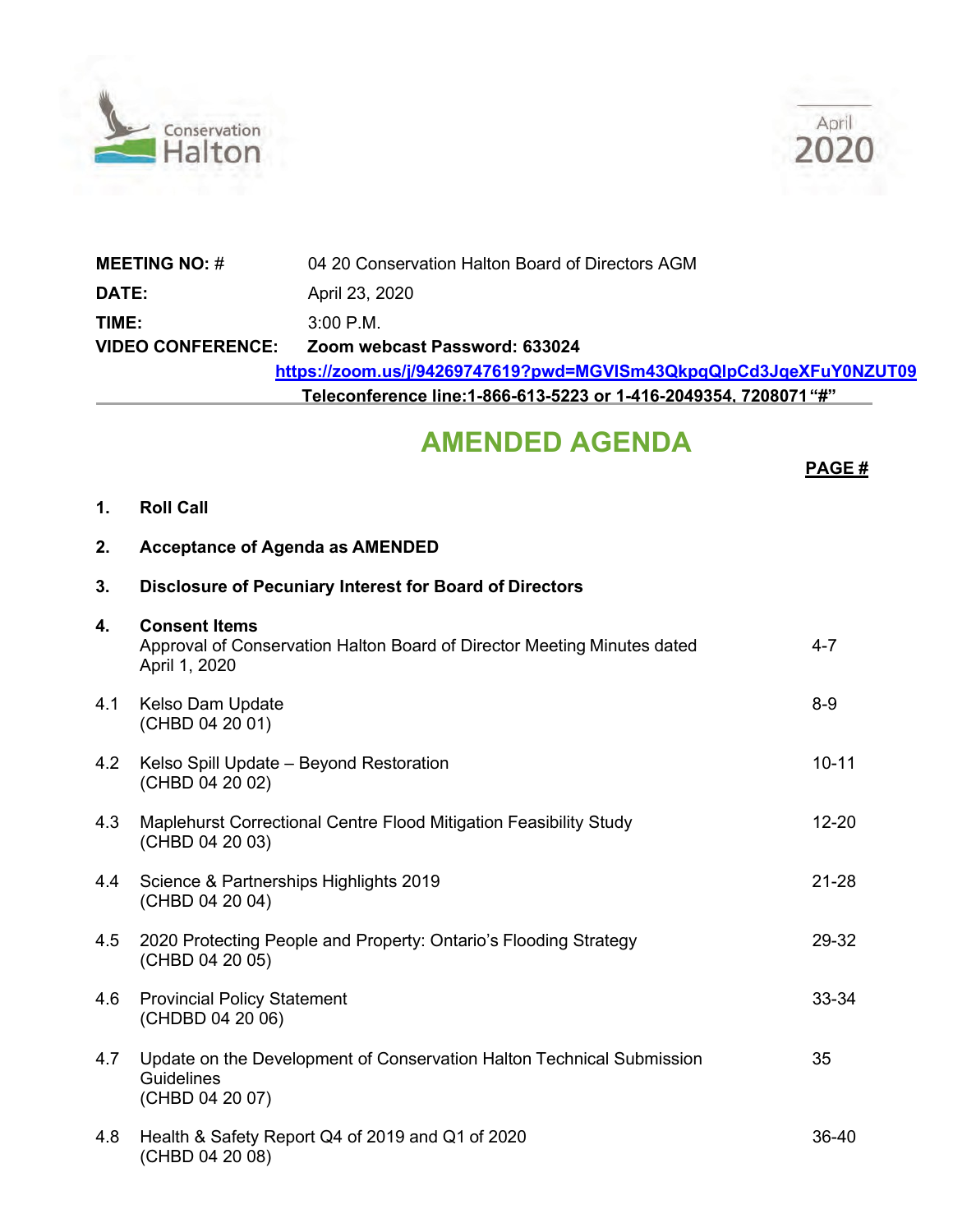

|     | Conservation<br>Halton                                                                                                                        |       |
|-----|-----------------------------------------------------------------------------------------------------------------------------------------------|-------|
| 4.9 | Purchasing Report February - April 2020<br>(CHBD 04 20 09)                                                                                    | 39-40 |
| 5.  | <b>Action Items</b>                                                                                                                           |       |
| 5.1 | 2019 Audited Financial Statement (Audit Findings Presented by Matthew Betik,<br><b>KPMG Engagement Partner).</b><br>(Report #: CHBD 04 20 10) | 41-94 |

|     | <b>KPMG Engagement Partner).</b><br>(Report #: CHBD 04 20 10)                                                                                                                                                                                                                  |         |
|-----|--------------------------------------------------------------------------------------------------------------------------------------------------------------------------------------------------------------------------------------------------------------------------------|---------|
| 5.2 | 2019 Budget Variance Report<br>(Report #: CHBD 04 20 11)                                                                                                                                                                                                                       | 95-108  |
| 5.3 | 2019 YE Investments and Investment Revenue<br>(Report #: CHBD 04 20 12)                                                                                                                                                                                                        | 109-112 |
| 5.4 | 2019 YE Capital Projects<br>(Report #: CHBD 04 20 13)                                                                                                                                                                                                                          | 113-116 |
| 5.5 | Policy Repeal and Modification - Policy 4.2.5 Spills<br>Conservation Halton Policies and Guidelines for the Administration of<br>Ontario Regulation 162/06 and Land Use Planning Policy Document<br>(April 27, 2006 as amended February 25, 2016)<br>(Report #: CHBD 04 20 14) | 117-118 |
| 5.6 | RFP 021020 automated gates - Conservation Halton<br>(Report #: CHBD 04 20 17)                                                                                                                                                                                                  | 119-122 |
| 6.  | <b>CAO Verbal Update/Presentation</b>                                                                                                                                                                                                                                          |         |
| 6.1 | 2019 Year in Review<br>(Presentation by Hassaan Basit, CAO)                                                                                                                                                                                                                    |         |
| 7.  | <b>Other Business</b>                                                                                                                                                                                                                                                          |         |
| 8.  | <b>IN CAMERA</b>                                                                                                                                                                                                                                                               |         |
| 8.1 | Legal Matter<br>(Report #: CHBD 04 20 15)                                                                                                                                                                                                                                      |         |

- 8.2 Personnel Matter (Report #: CHBD 04 20 16)
- **9. Adjournment**